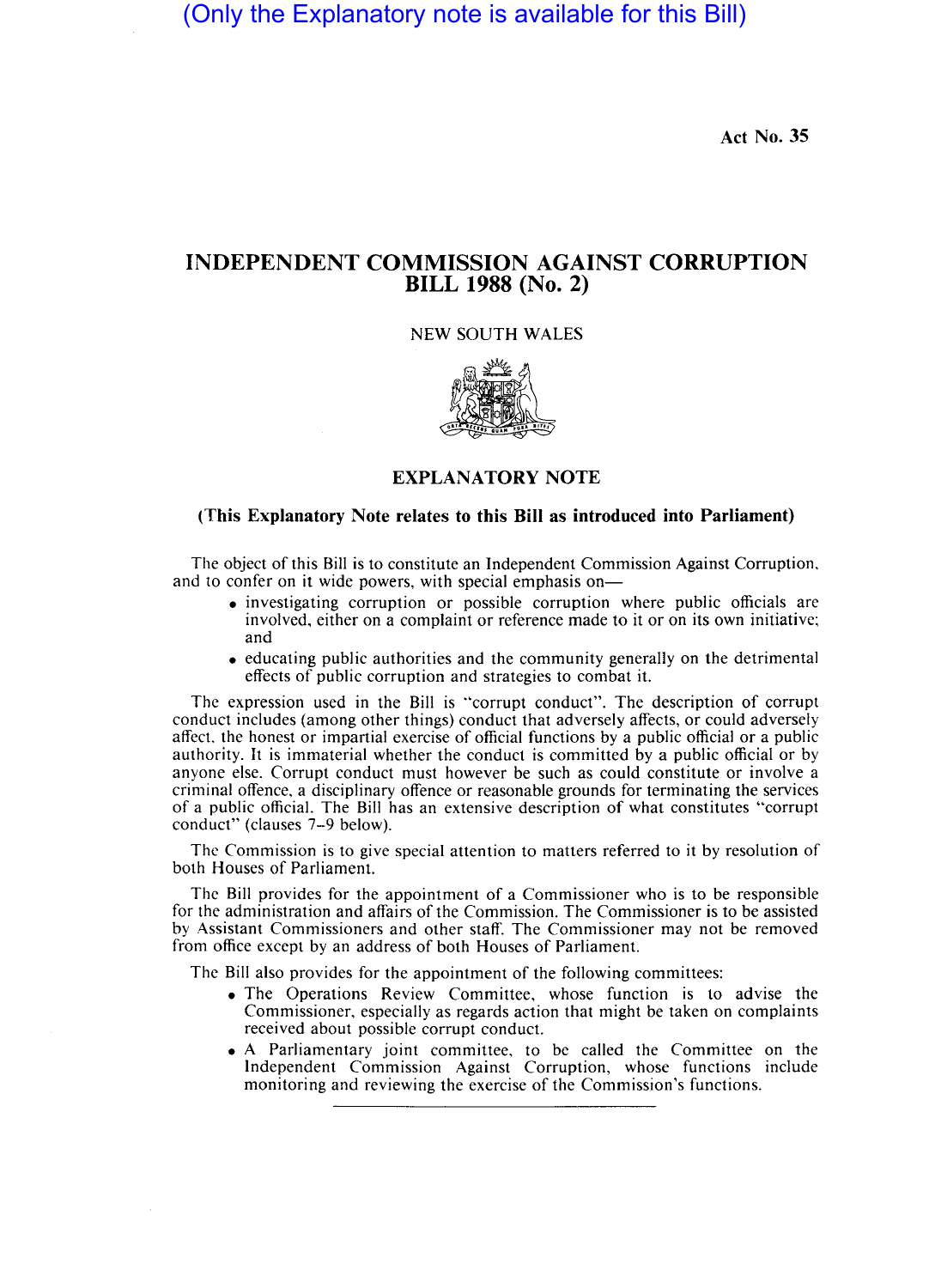## PART 1-PRELIMINARY

Clause 1 specifies the short title of the proposed Act.

Clause 2 provides that the proposed Act is to commence on a day or days to be appointed by proclamation of the Governor-in-Council.

Clause 3 contains definitions used in the proposed Act.

### PART 2-CONSTITUTION OF COMMISSION

Clause 4 constitutes a corporation with the corporate name of the Independent Commission Against Corruption and provides for the Commissioner to act for the Commission.

Clause 5 provides for the appointment by the Governor of a Commissioner for the Independent Commission Against Corruption.

Clause 6 provides for the appointment of Assistant Commissioners, who are to assist the Commissioner.

### PART 3-CORRUPT CONDUCT

Clause 7 defines corrupt conduct as any conduct which falls within the description of corrupt conduct in clause 8 (I) or (2), but which is not excluded by clause 9.

Clause 8 describes the general nature of corrupt conduct. Subclause (I) states that corrupt conduct is-

- (a) any conduct of any person (whether or not a public official) that adversely affects, or that could adversely affect, either directly or indirectly, the honest or impartial exercise of official functions by any public official, any group or body of public officials or any public authority; or
- (b) any conduct of a public official that constitutes or involves the dishonest or partial exercise of any of his or her official functions; or
- (c) any conduct of a public official or former public official that constitutes or involves a breach of public trust; or
- (d) any conduct of a public official or former public official that involves the misuse of information or material that he or she has acquired in the course of his or her official functions, whether or not for his or her benefit or for the benefit of any other person.

Subclause (2) states that conduct is also corrupt conduct if it adversely affects, or could adversely affect, any exercise of official functions by a public official and it is of a criminal nature, e.g. bribery, obtaining or offering secret commissions or perverting the course of justice.

Conduct may amount to corrupt conduct even though it occurs before the commencement of the proposed provisions and even though it occurred outside the State or outside Australia.

Clause 9 limits the general nature of corrupt conduct to conduct that could constitute or involve a criminal offence, a disciplinary offence or reasonable grounds for terminating the services of a public official.

Clause 10 provides for the making of complaints to the Commission about possible corrupt conduct. The Commission is required to consult the proposed Operations Review Committee (see clauses 20 and 58-62) before deciding not to investigate or discontinue an investigation of a complaint.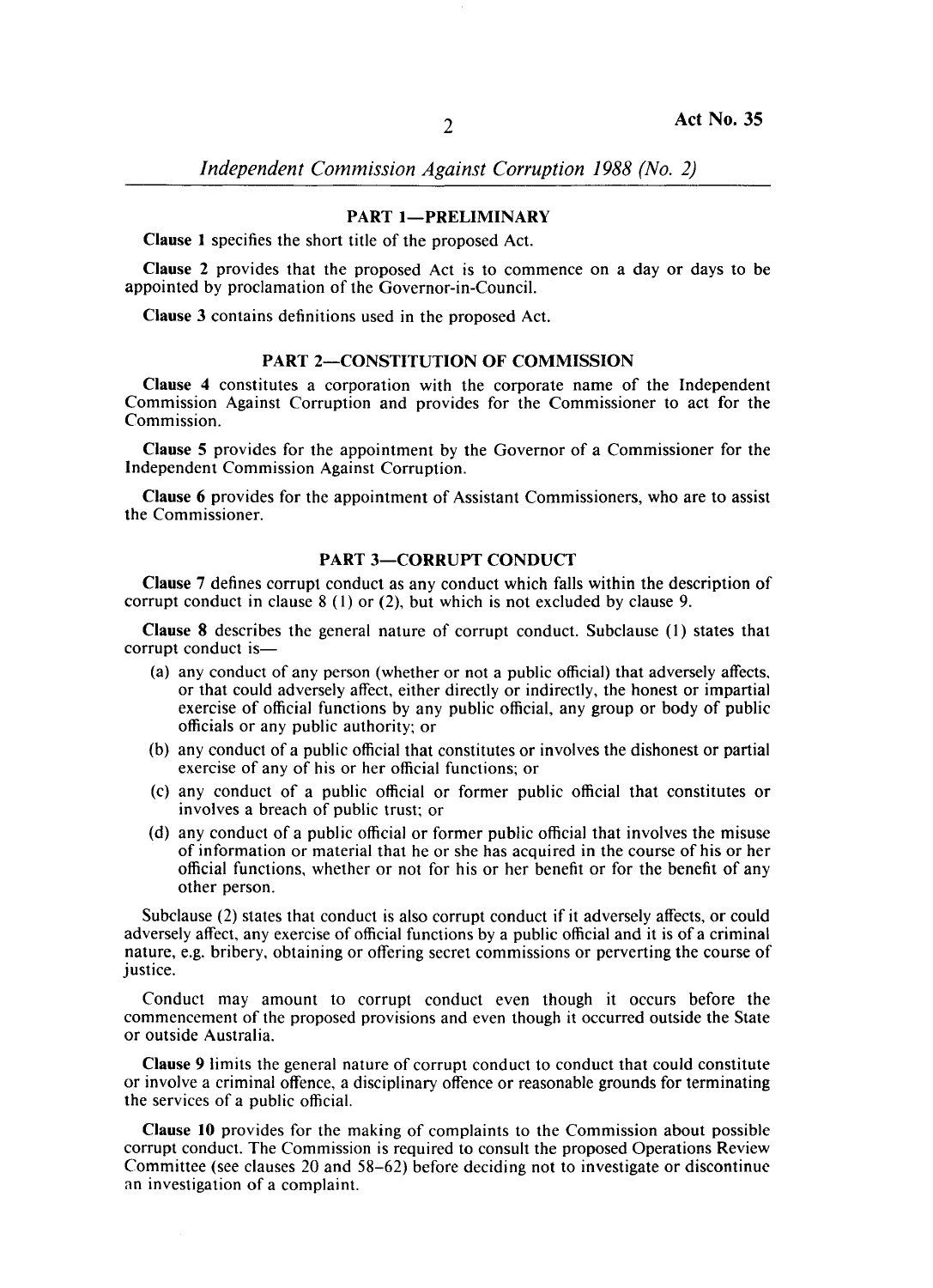Clause 11 requires the Ombudsman, the Commissioner of Police or the principal officer of, or person who constitutes, a public authority to report to the Commission any matter suspected on reasonable grounds to involve corrupt conduct.

### PART 4-FUNCTIONS OF COMMISSION

#### Division 1-Functions generally

Clause 12 requires the Commission to regard the protection of public interest and the prevention of breaches of public trust as paramount in exercising its functions.

Clause 13 sets out the principal functions of the Commission. The Commission is required to investigate allegations of corrupt conduct and communicate the results of investigations to appropriate authorities. Its functions also include such matters as the education of public authorities and officials on strategies to combat corrupt conduct and the fostering of public support in combating corrupt conduct.

The Commission is also required to investigate matters and carry out functions referred to it by both Houses of Parliament.

Clause 14 provides that other functions of the Commission are the provision of evidence for prosecutions to the Director of Public Prosecutions, and the furnishing of evidence relating to offences in other States etc. to the Attorney General with recommendations as to action to be taken.

Clause 15 provides for the establishment of task forces and the co-operation with other State, or Commonwealth, task forces.

Clause 16 provides for the Commission to work in co-operation with law enforcement agencies, the Auditor-General, the Ombudsman, the National Crime Authority, the Australian Bureau of Criminal Intelligence and certain other officials and bodies. The Commission is authorised to disseminate information to other persons and bodies.

Clause 17 requires the Commission to exercise its functions with as little formality as is possible and provides that it is not bound by the rules or practice of evidence.

Clause 18 authorises the Commission to carry out investigations even though court proceedings are in progress subject to any such investigations being carried out, as far as practicable, in private and no report on the investigations being made during the court proceedings.

Clause 19 gives the Commission powers incidental to its functions. The clause also specifically authorises the Commission to apply for warrants under the Listening Devices Act 1984.

#### Division 2-Investigations

Clause 20 allows the Commission to conduct investigations on its own initiative, on complaint or on report or reference being made' to it. The Commission may refuse to conduct an investigation if the matter is trivial or remote in time or if a complaint is frivolous, vexatious or not in good faith.

Clause 21 gives the Commission power to require public authorities or officials to produce information.

Clause 22 allows the Commission to require persons to attend before the Commissioner or an Assistant Commissioner and produce specified documents etc.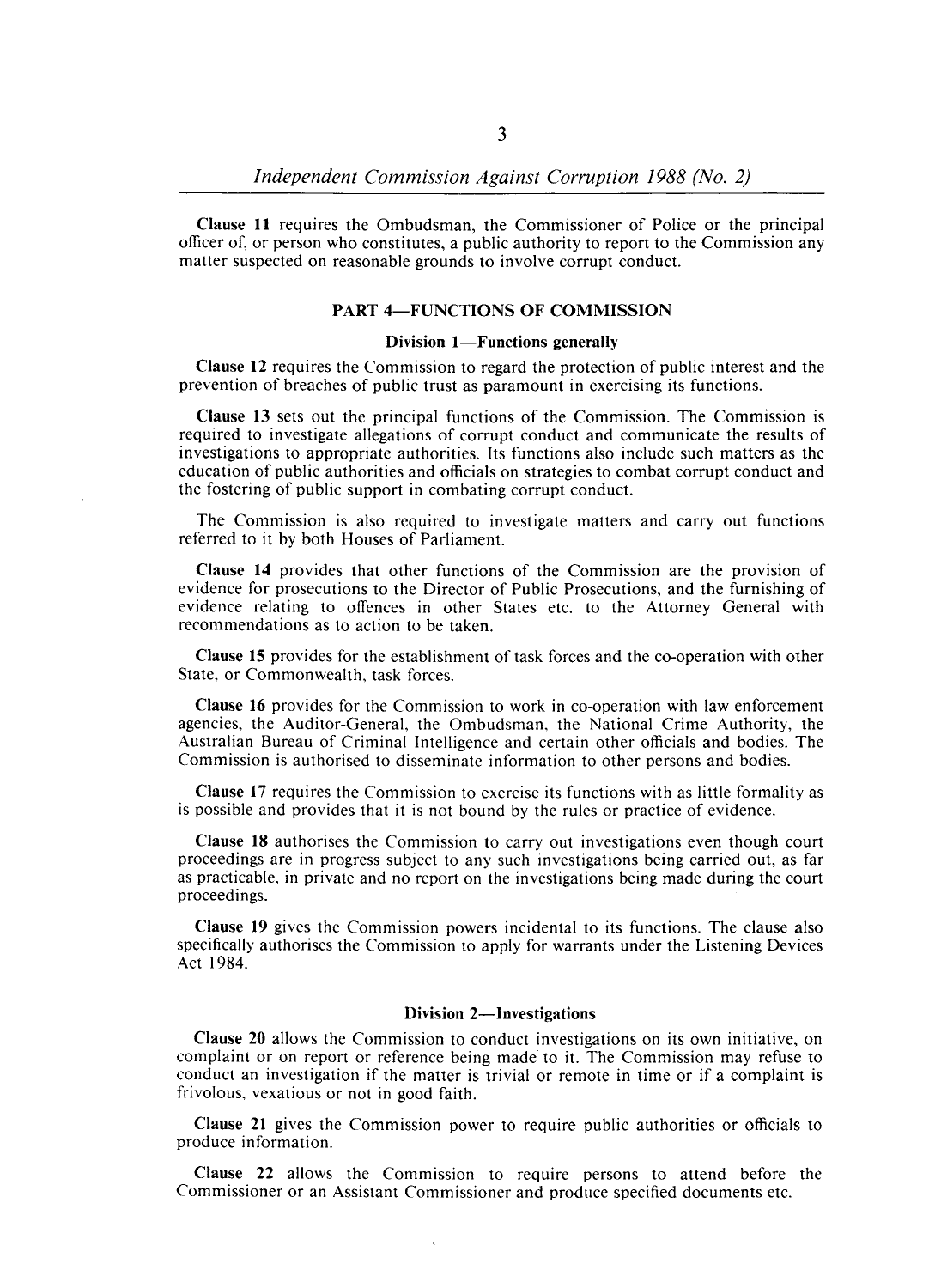*Independent Commission Against Corruption 1988 (No. 2)* 

Clause 23 empowers the Commissioner or an authorised officer to enter premises occupied or used by a public authority or official and inspect and copy documents.

Clause 24 saves certain claims of privilege in relation to information requested by the Commission.

Clause 25 saves certain claims of privilege in relation to entry on premises and inspection and copying of documents.

Clause 26 protects certain persons from prosecution in respect of self-incriminating statements. documents or other things produced at the request of the Commission.

Clause 27 authorises the Supreme Court to grant injunctions restraining conduct by persons (whether or not public authorities or officials) if it relates to an investigation or proposed investigation.

Clause 28 provides that an injunction is not to be granted unless the conduct concerned is likely to impede an investigation or cause irreparable harm. The clause also provides that the Commission need not give an undertaking as to damages.

Clause 29 provides that the powers under the Division may be exercised whether or not the Commission is conducting a hearing for the purposes of the investigation.

### Division 3-Hearings

Clause 30 authorises the Commission to hold hearings for the purposes of an investigation.

Clause 31 provides for the holding of public or private hearings.

Clause 32 allows a right of appearance for interested parties.

Clause 33 allows the Commission to authorise legal representation at a hearing.

Clause 34 provides for examination or cross-examination of witnesses. with the leave of the Commission.

Clause 35 allows the summoning of witnesses to give evidence and produce documents.

Clause 36 authorises the Commissioner to issue a warrant for the arrest of a person failing to attend in answer to a summons, or a person not likely to attend unless compelled to do so.

Clause 37 makes provisions in relation to answering of questions by witnesses, the production of documents and the admissibility of answers or documents in other proceedings. The clause provides that a witness must answer questions or produce documents. even though self-incriminating.

Clause 38 empowers the making of a declaration that answers, documents or other things are given or produced subject to a general objection by the witness concerned, so as to avoid repeated objections.

Clause 39 provides for the bringing of prisoners before the Commission where their attendance is required.

### Division 4-Search warrants

Clause 40 authorises the issue of search warrants by justices or by the Commissioner.

Clause 41 sets out the powers conferred by a search warrant.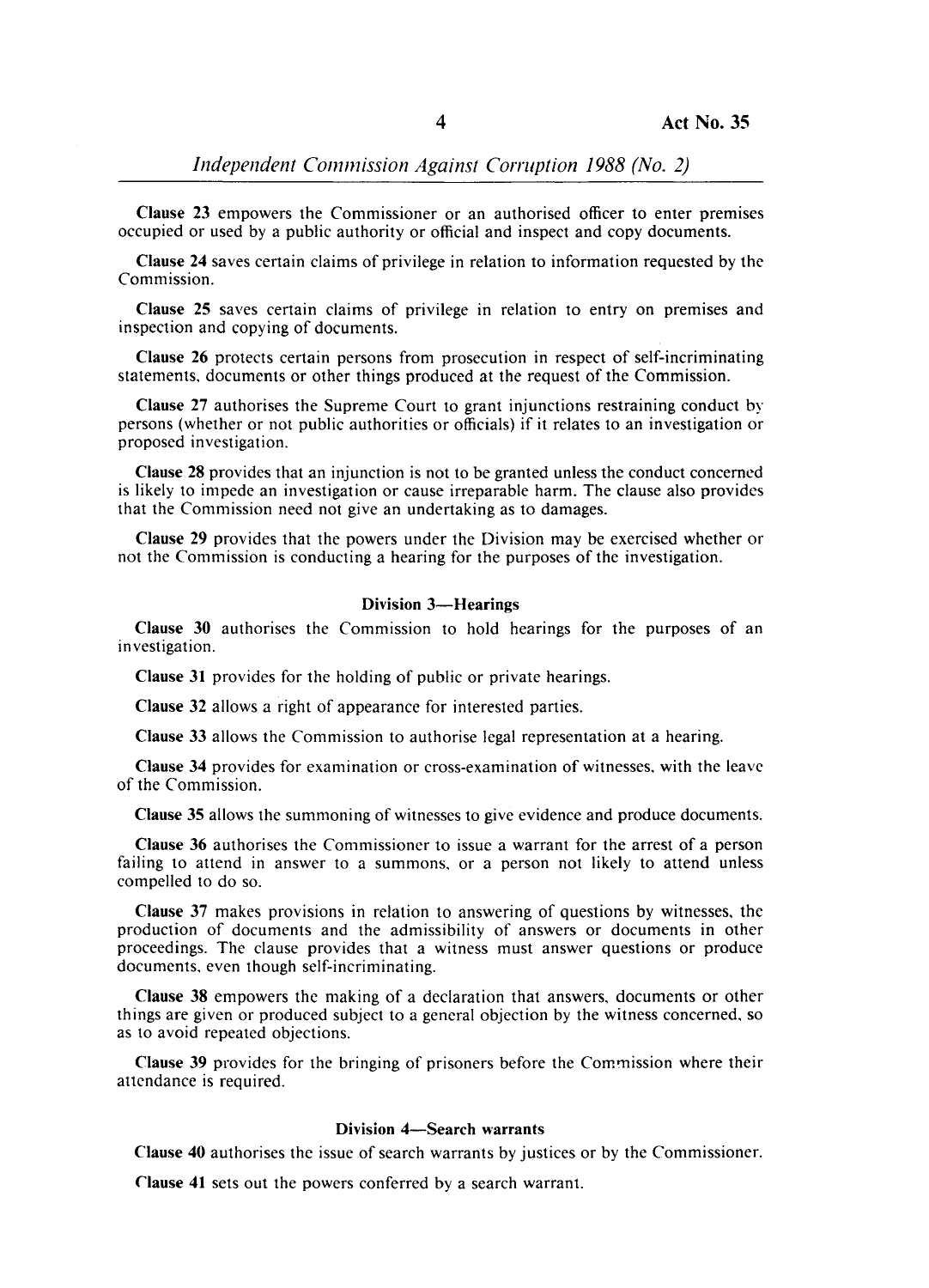Clause 42 requires production of search warrants.

Clause 43 provides for the use of force to enter premises.

Clause 44 allows the use of assistants to execute warrants.

Clause 45 contains special provisions for the execution of warrants by night.

Clause 46 provides for the expiry of warrants.

Clause 47 provides for the seizure and retention of documents found.

Clause 48 applies certain provisions of the Search Warrants Act 1985 to search warrants issued under the Division.

#### Division 5-Miscellaneous

Clause 49 provides for the granting by the Attorney General on the recommendation of the Commission of indemnities from prosecution of persons, or undertakings not to use statements as evidence in other proceedings.

Clause 50 provides for the protection of witnesses whose safety may be prejudiced.

Clause 51 relates to the payment of witnesses' expenses.

Clause 52 allows the giving, by the Attorney General, of legal and financial assistance to witnesses.

### PART 5-REFERRAL OF MATTERS BY COMMISSION

Clause 53 authorises the Commission, before, during or after an investigation by it, to refer a matter to any other appropriate person or body ("a relevant authority") for investigation.

Clause 54 enables the Commission 10 require a relevant authority to report on the action taken.

Clause 55 sets out the action that may be taken by the Commission if it is dissatisfied with a report of a relevant authority. This includes the submission of a report to the relevant Minister.

Clause 56 requires a relevant authority to comply with the Commission's requirements.

Clause 57 provides for the revocation, variation etc. of referrals, requirements or directions under the Part.

### PART 6-OPERATIONS REVIEW COMMITTEE

Clause 58 constitutes an Operations Review Committee.

Clause 59 sets out the Committee's functions, which are to advise the Commissioner as to whether complaints should be investigated and to advise on such other matters as the Commissioner refers to it.

Clause 60 provides that the Committee shall consist of 8 members, being the Commissioner, an Assistant Commissioner, the Commissioner of Police, a person nominated by the Attorney General and 4 persons nominated by the Minister to represent community views.

Clause 61 sets out the procedure for Committee meetings. Questions arising at a meeting are to be determined by a majority, the Chairperson having a casting vote.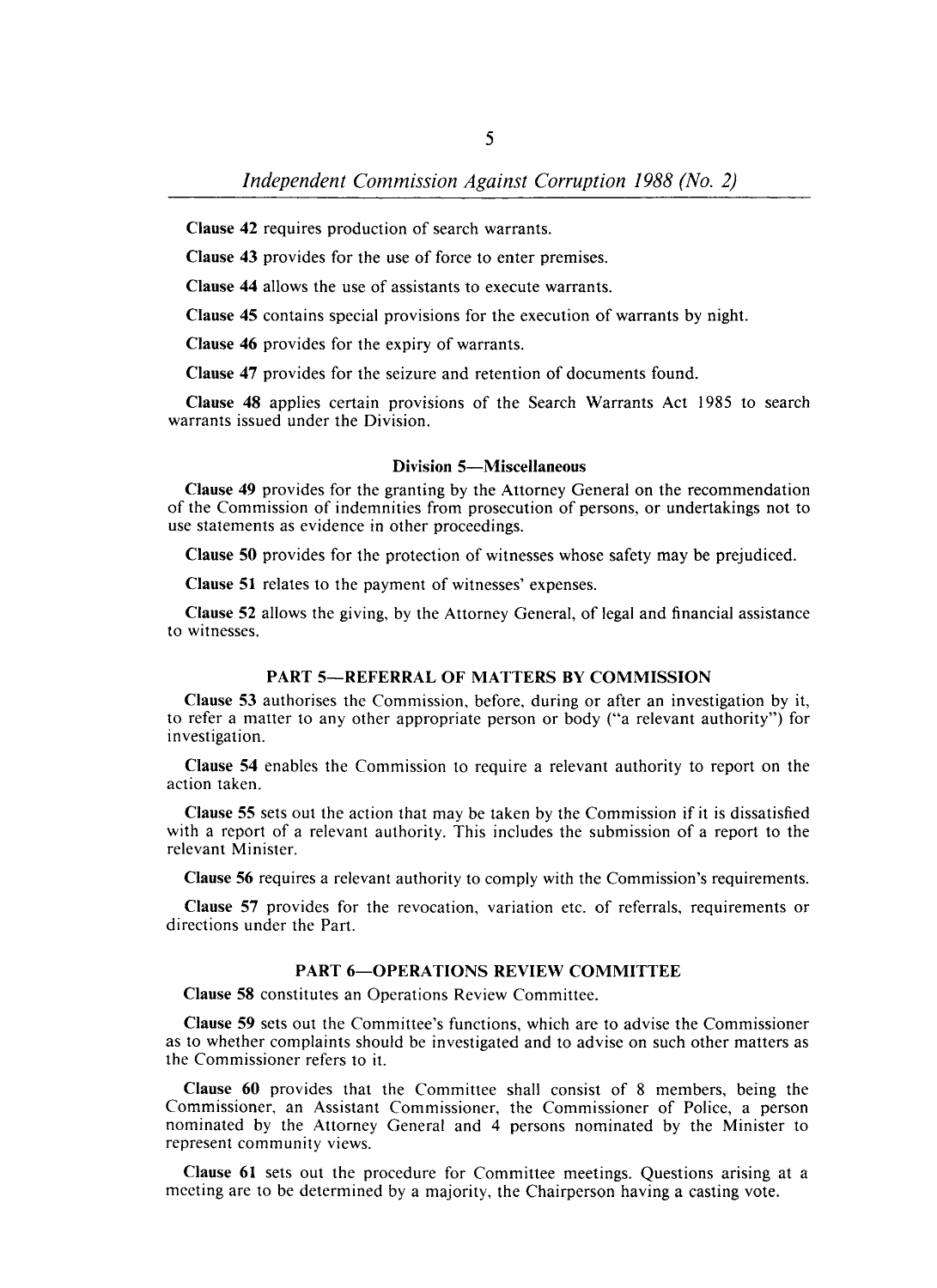Clause 62 requires members to disclose any interests in matters before the Committee and prohibits them taking part in matters in which they have an interest (unless the Committee or the Minister determines otherwise).

## PART 7-PARLIAMENTARY JOINT COMMITTEE

Clause 63 provides for the appointment of a joint committee of members of Parliament to be known as the Committee on the Independent Commission Against Corruption.

Clause 64 sets out the functions of the Joint Committee. They include reviewing the exercise of the Commission's functions, reporting to both Houses of Parliament, inquiring into questions referred to it by both Houses and reporting to both Houses on the questions. The Joint Committee cannot investigate any particular conduct or reconsider the findings of the Commission in a particular case.

Clause 65 provides for the appointment, in accordance with Parliamentary practice. of 9 members of the Joint Committee (3 from the Legislative Council and 6 from the Legislative Assembly). Ministers and Parliamentary Secretaries are not eligible.

Clause 66 provides for the vacation of office by members and the filling of vacancies.

Clause 67 relates to the election of a Chairman and Vice-Chairman of the Joint Committee.

Clause 68 sets out the procedure for Joint Committee meetings.

Clause 69 gives the Joint Committee power to send for persons, papers and records and provides for the taking of evidence in public.

Clause 70 provides for the taking of evidence in private where a secret or confidential matter is involved. Penalties are provided for disclosing, without the consent of the witness, evidence taken in private.

Clause 71 relates to the application of the Parliamentary Evidence Act 1901 and the Parliamentary Papers (Supplementary Provisions) Act 1975 to the Joint Committee.

Clause 72 states that acts or proceedings of the Joint Committee are valid even though there is a vacancy in the office of a member or a defect in the appointment of a member.

### PART 8-REFERENCES BY AND REPORTS TO PARLIAMENT

Clause 73 provides that both Houses of Parliament, by resolution, may refer matters to the Commission for investigation or other action. The matters that may be referred include whether corrupt conduct may have occurred or may be about to occur, whether practices of a public authority or official need to be changed in order to reduce the likelihood of corrupt conduct occurring and the developing of educational programs in relation to combating corrupt conduct.

Clause 74 relates to the preparation and furnishing to Parliament of reports on matters investigated and on other matters referred to it. A report may include a statement as to whether there is evidence warranting consideration of the prosecution of, or the taking of other action against, specified persons.

Clause 75 authorises the Commission to make special reports to Parliament on administrative or policy matters.

Clause 76 requires the Commission to make annual reports to Parliament on its operations.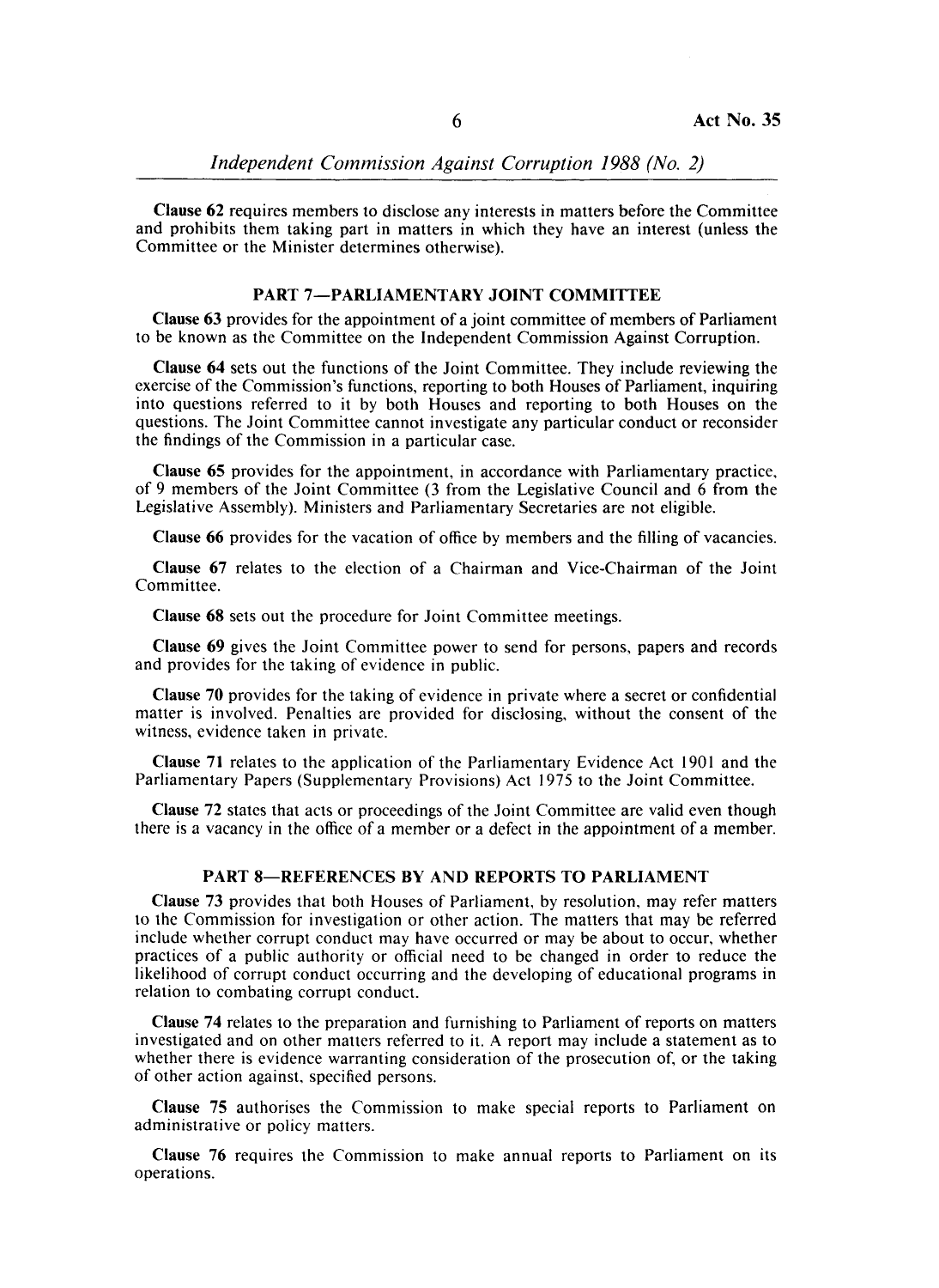Clause 77 provides that, if the Commission has made a recommendation to an authority that certain action be taken in relation to a matter under investigation and that recommendation has not been adopted, the Commission may report the matter to Parliament.

Clause 78 provides for the tabling of reports. If the Commission so recommends, a Presiding Officer of a House of Parliament may make a report public forthwith even though the House is not in session. If published, it attracts the same privileges and immunities as if it had been tabled.

Clause 79 defines Presiding Officer as meaning the President of the Legislative Council or the Speaker of the Legislative Assembly or, in the event of vacancies, the respective Clerks of the Houses.

#### **PART 9-CERTAIN OFFENCES**

Clause 80 makes it an offence to obstruct the Commission or fail to comply with a lawful requirement of the Commission, to give false or misleading statements to the Commission or to disrupt a hearing before the Commission.

Clause 81 relates to the making of false or misleading statements in complaints to the Commission.

Clause 82 relates to failure to comply with notices to produce information and furnishing false or misleading information.

Clause 83 makes it an offence to fail to comply with a notice to attend before the Commission and produce documents.

Clause 84 relates to obstruction of persons executing search warrants.

Clause 85 makes it an offence to be present (in contravention of a Commission direction) at a hearing in private before the Commission.

Clause 86 provides a penalty for failing to attend the Commission in answer to a summons or to answer questions or produce documents.

Clause 87 provides that it is an offence to give false or misleading evidence at a hearing before the Commission.

Clause 88 makes it an offence to destroy or dispose of potential evidence or to alter documents with intent to delay or obstruct.

Clause 89 relates to the procuring of false testimony.

Clause 90 relates to bribery of witnesses.

Clause 91 concerns fraud or deceit with intent to affect the testimony of witnesses.

Clause 92 makes it an offence to prevent a witness from attending before the Commission.

Clause 93 makes it an offence to use violence against or to cause loss, disadvantage etc. to a witness.

Clause 94 provides that an employer who dismisses or prejudices an employee on account of the employee giving evidence is guilty of an offence.

Clause 95 relates to impersonation of officers of the Commission.

Clause 96 relates to bribery of officers of the Commission.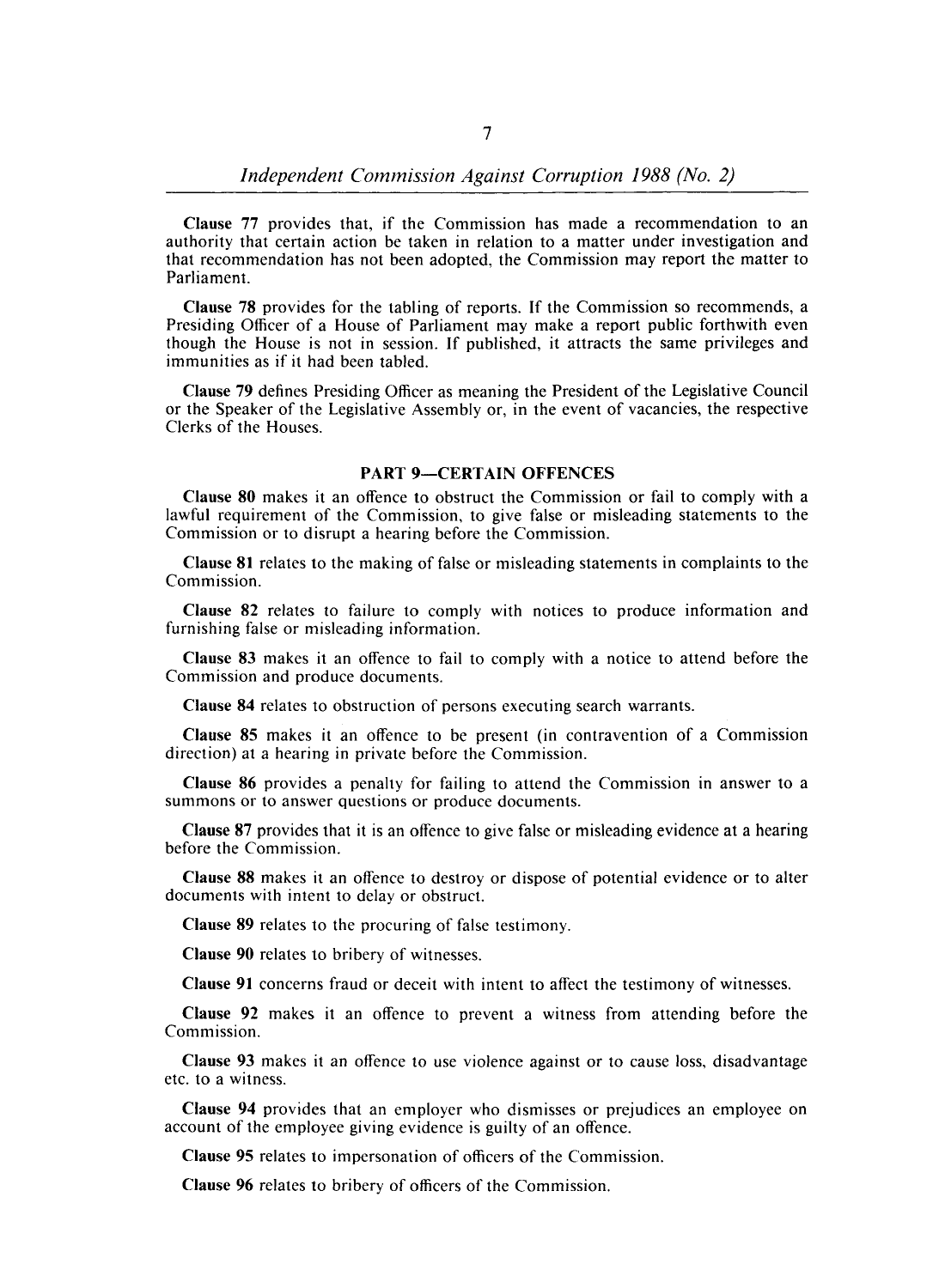*Independent Commission Against Corruption* 1988 *(No. 2)* 

## PART 10-CONTEMPT OF COMMISSION

Clause 97 defines "offender" for the purposes of the Part as including a person alleged to have committed contempt.

Clause 98 sets out the circumstances in which a person is guilty of contempt of the Commission.

Clause 99 provides for the Commissioner to certify a contempt to the Supreme Court, and for the examination and punishment of the offender by the Supreme Court.

Clause 100 contains ancillary provisions in relation to dealing with cases of contempt. The Commissioner may summon a person to show cause why the offender should not be dealt with for contempt, and the Commissioner may have the offender arrested and brought before the Supreme Court.

Clause 101 states that an act or omission which is both contempt and an offence can be punished as either contempt or an offence but not both.

## PART 11-MISCELLANEOUS

Clause 102 states that the proposed Act will bind the Crown.

Clause 103 gives effect to a schedule of provisions relating to the appointment, tenure of office and remuneration of the Commissioner and Assistant Commissioners.

Clause 104 provides for the employment by the Commission of a Director of Operations, a Director of Administration and such other staff as may be necessary. The Commission may, with the approval of the relevant Minister, make use of the staff of government departments or authorities (including members of the Police Force) in carrying out its functions.

Clause 105 provides that a member of the Police Force seconded to the Commission may continue to act as a constable.

Clause 106 authorises the Commission to appoint counsel to assist it, either generally or in relation to particular matters.

Clause 107 provides for the delegation, subject to certain specified exceptions, of functions by the Commission, the Commissioner or an Assistant Commissioner.

Clause 108 specifies how documents may be served for the purposes of the proposed Act.

Clause 109 provides certain protections from liability to the Commissioner, any person acting under the direction of the Commission or the Commissioner and other persons involved in proceedings before the Commission.

Clause 110 authorises the making of regulations with respect to the disclosure of pecuniary interests and other matters by officers of the Commission.

Clause 111 contains secrecy provisions regarding information acquired in the exercise of functions under the proposed Act.

Clause 112 authorises the Commission to give a direction prohibiting the publication of evidence or other matters.

Clause 113 provides that if a person is charged with an offence in a court, the court may (after considering any representations by the Commissioner) require that evidence subject to a direction referred to in clause 112 be made available to the person charged or to the prosecutor.